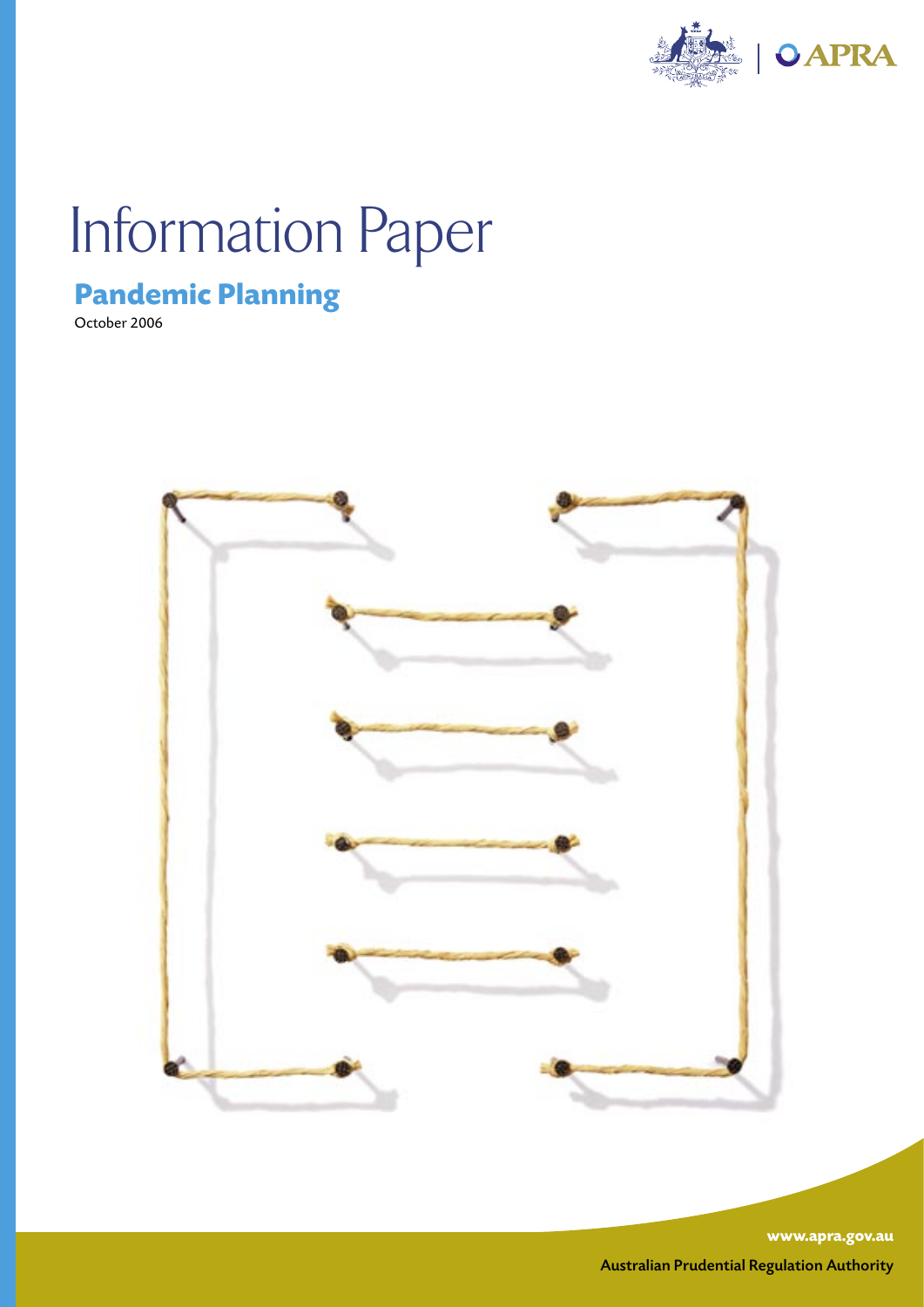#### Copyright

The material in this publication is copyright. You may download, display, print or reproduce material in this publication in unaltered form for your personal, non-commercial use or within your organisation, with proper attribution given to the Australian Prudential Regulation Authority (APRA). Other than for any use permitted under the Copyright Act 1968, all other rights are reserved.

Requests for other uses of the information in this publication should be directed to APRA Public Affairs Unit, GPO Box 9836, Sydney NSW 2001.

© Australian Prudential Regulation Authority (2006)

#### Disclaimer

While APRA endeavours to ensure the quality of this publication, APRA does not accept any responsibility for the accuracy, completeness or currency of the material included in this publication, and will not be liable for any loss or damage arising out of any use of, or reliance on, this publication.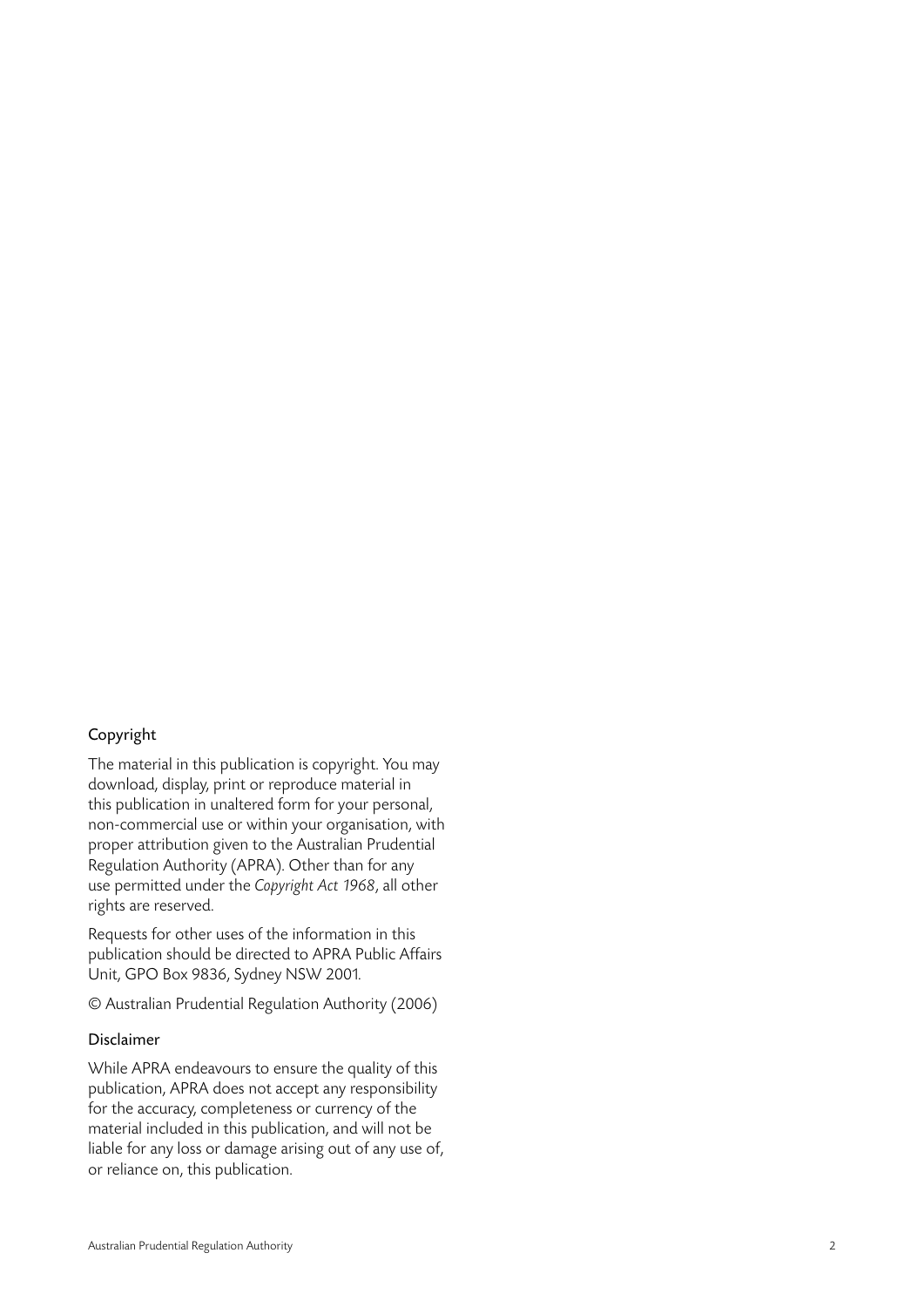# **Contents**

| Introduction                                 | $\overline{\mathbf{4}}$ |
|----------------------------------------------|-------------------------|
| <b>Prudential practice guide</b>             | $\overline{\mathbf{4}}$ |
| <b>Pandemic continuity planning</b>          | 4                       |
| <b>Assessing potential financial impacts</b> | 5                       |
| <b>Good practices</b>                        | 6                       |
| <b>Other issues</b>                          | 7                       |
| <b>Pandemic planning at APRA</b>             | 7                       |
| <b>Conclusion</b>                            | 8                       |
| <b>Selected references</b>                   | 9                       |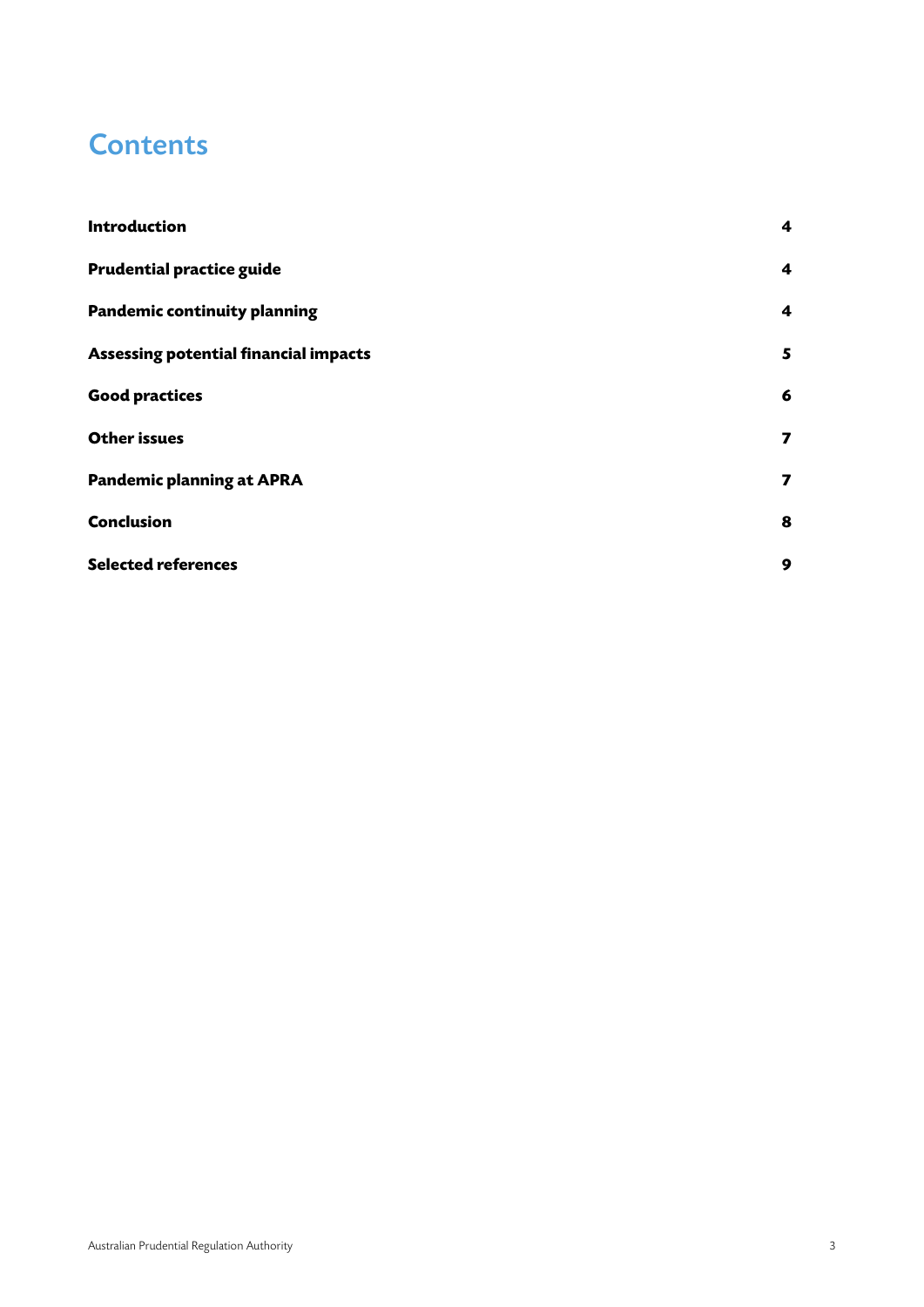#### <span id="page-3-0"></span>Introduction

Recent international developments with respect to the spread of avian influenza have heightened the risk of a human outbreak of influenza or other disease emerging in a manner that affects the operations of Australian financial institutions. The Australian Prudential Regulation Authority (APRA) believes it is prudent for financial institutions and their regulators to ensure that Australia's financial system is as prepared as practically possible for a potential pandemic. Without overstating the likelihood of a pandemic actually arising, APRA's interest is in ensuring that regulated institutions have conducted prudent and reasonable planning to meet core obligations to depositors, policyholders and other beneficiaries and to maintain their financial viability even in such an unlikely scenario.

In 2006, APRA began meeting with a number of larger Australian and foreign banks, insurance companies and superannuation administrators regarding their pandemic planning activities. APRA is also considering how its own operations could be affected by a pandemic and is implementing measures to ensure it can continue to fulfil its public mission. This document summarises the issues arising from these activities.

There are many sources of information about pandemic risks. The World Health Organisation (WHO) has issued a pandemic planning model involving six phases, which is widely used by businesses and governments in pandemic planning in Australia and abroad. In mid-2006, the Australian Government issued a National Action Plan for Human Influenza Pandemic and an updated version of the Australian Management Plan for Pandemic Influenza.

The Joint Forum, an international association of financial regulators, has also released the final version of a guidance paper entitled High-Level Principles for Business Continuity. APRA participated in the development of this paper and endorses its principles, which focus on planning for the impact of a major operational disruption on national financial systems. The principles are relevant to pandemic planning and APRA encourages institutions to consider them in their planning activities.

## Prudential practice guide

In conjunction with this information paper, APRA is publishing a prudential practice guide to pandemic planning and risk management. This practice guide is based on APRA's discussions and reviews of pandemic planning at regulated institutions to date. The guide covers areas such as pandemic project governance, business continuity management, the typical content of pandemic plans, definition of critical functions, the range of external factors that need to be considered and potential financial impacts. The practice guide supports compliance with other APRA prudential requirements, notably those relating to business continuity management, but does not constitute minimum or expected practices for all institutions. APRA expects all institutions to consider pandemic risks, but does not mandate any particular operational approach. The highlights of the prudential practice guide and good practices are summarised below.

#### Pandemic continuity planning

Revising existing business continuity frameworks to encompass pandemics is a significant component of current pandemic planning efforts among financial institutions. Many of the larger banks and insurance companies, particularly those with international operations, began formally addressing pandemic risks in the second half of 2005. APRA is now assessing pandemic continuity planning as part of its routine on-site operational risk reviews. Further details of common practices that APRA has observed are provided in APRA's prudential practice guide.

A common and important theme from APRA's discussions is that few institutions viewed their existing business continuity plans (BCPs), no matter how generic, as adequately coping with a pandemic scenario. This is not to say, however, that existing BCPs cannot be effectively revised to address pandemic risks. Many institutions are also developing pandemicspecific plans, often staged according to the six WHO pandemic phases.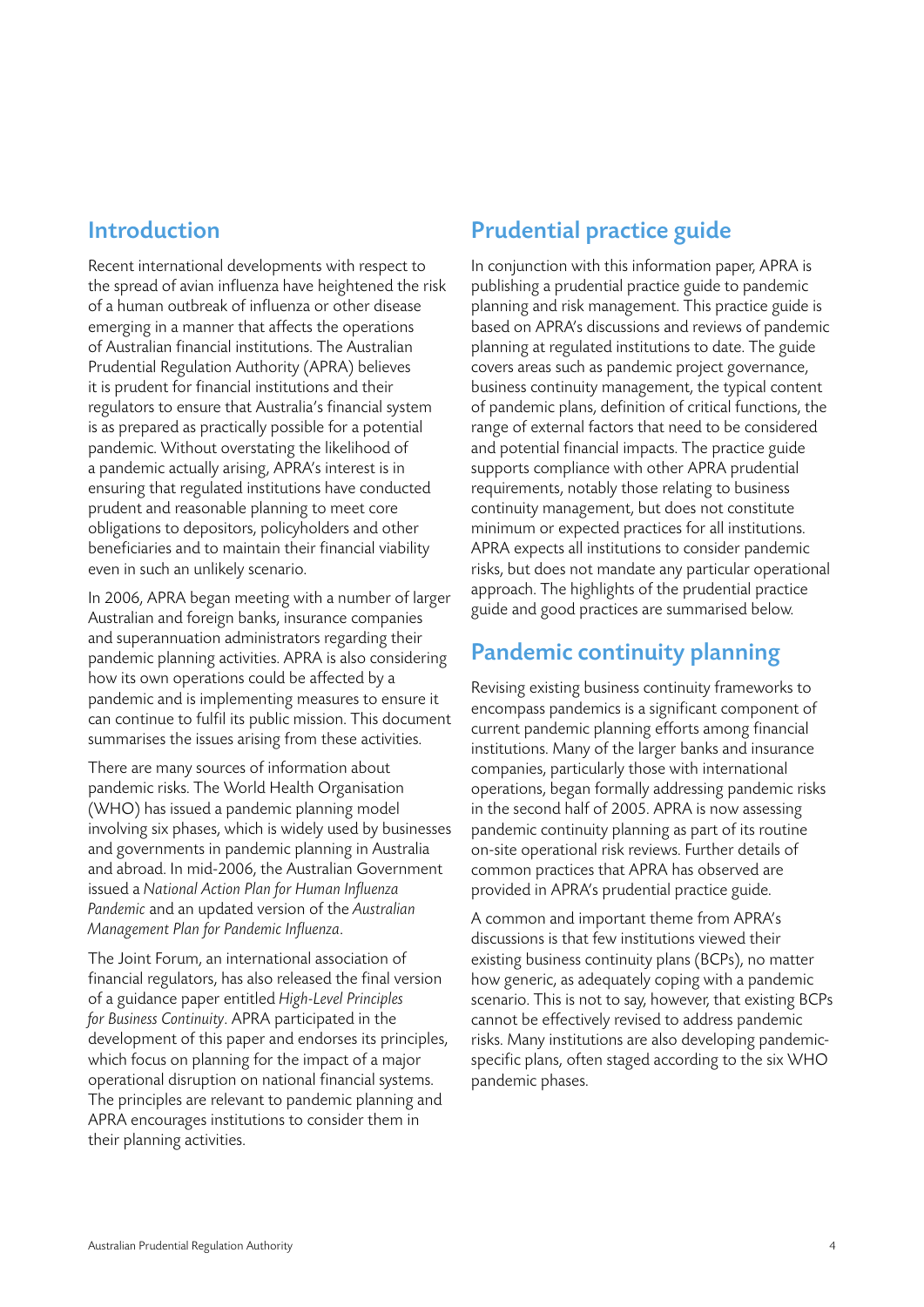<span id="page-4-0"></span>In discussions about pandemic planning, APRA asked institutions to identify those functions that would be continued with highest priority, and those that could be deferred or operated at significantly reduced capacity. There was a range of approaches institutions used in identifying critical and essential functions and as a result there was less consistency than might be expected across institutions. APRA believes that as part of their pandemic planning activities, institutions should be identifying those critical functions that they would endeavour to continue with highest priority, based on criticality to the financial soundness of the institution, the functioning of the financial system and the well-being of customers. APRA's prudential practice guide provides examples of the types of functions that APRA would expect to be considered critical for most institutions.

Institutions are also incorporating procedures for business areas to deal with pandemic-affected customers. Institutions need to factor different patterns of customer behaviour into their resource planning. This may give rise to greater need for customer support and communication, for example.

Some institutions are developing scenarios under different assumptions of what impacts might result from a pandemic to assist in planning, both financial and operational. Certain industry associations, such as the Australian Bankers' Association, have convened working groups to develop common plausible scenario assumptions to promote consistent planning across major parts of the financial sector. For example, APRA has observed that many institutions are planning for reductions from normal staffing of 25–50 per cent over an extended period, up to 18 months in some cases.

A range of external factors will also affect the pandemic planning activities of supervised institutions. Many of these are outside the direct control of institutions, but nevertheless should be factored into pandemic plans. For example, in discussions with APRA, many institutions noted that, their actions will depend significantly on the activities of the Government with respect to actions such as quarantine or social distancing measures, as well as any provision of safety-net income assistance to people in need. National and local Government plans outline measures that might be taken.

Financial institutions have also identified telecommunications infrastructure capacity as an area requiring further analysis to help determine the effectiveness of remote work arrangements. Institutions have also noted the need to ensure financial infrastructure providers (including, for example, local and overseas markets and exchanges and payment system operators) are also taking adequate measures to ensure they can continue to operate critical functions in a pandemic scenario.

#### Assessing potential financial impacts

APRA has also been assessing the methods that institutions are using to analyse potential financial impacts of a pandemic scenario. Financial impacts could arise from risk insurance coverage for pandemic-related claims, through the impact on borrowers who may become unable to repay loans or from macroeconomic impacts more generally. Some insurers have begun financial modelling of claims under different types of policies. The more significant exposures appear to be likely to arise in life insurance, business risk insurance (including business interruption), workers' compensation, disability and unemployment insurance, and consumer credit insurance. In particular, business insurance in Australia is reportedly more likely than in some other countries to include business interruption coverage related to infectious diseases.

APRA is currently conducting a stress test of insurance companies based on several pandemic scenarios in order to gauge overall levels of potential pandemic-related insurance exposures. APRA is providing consistent assumptions that are only indicative of potential impacts and are necessarily highly simplified. Institutions need to monitor research and medical developments and adjust their scenario assumptions accordingly. APRA has focused on the financial impacts on the insurance sector (rather than, for example, banking), as the pandemic impacts on other sectors are likely to be much more indirect and therefore difficult to estimate. However, APRA has not ruled out conducting a stress test of other sectors at a later date if circumstances warrant. Depending on the comparability and reliability of information received, APRA may publish summary information from these stress tests.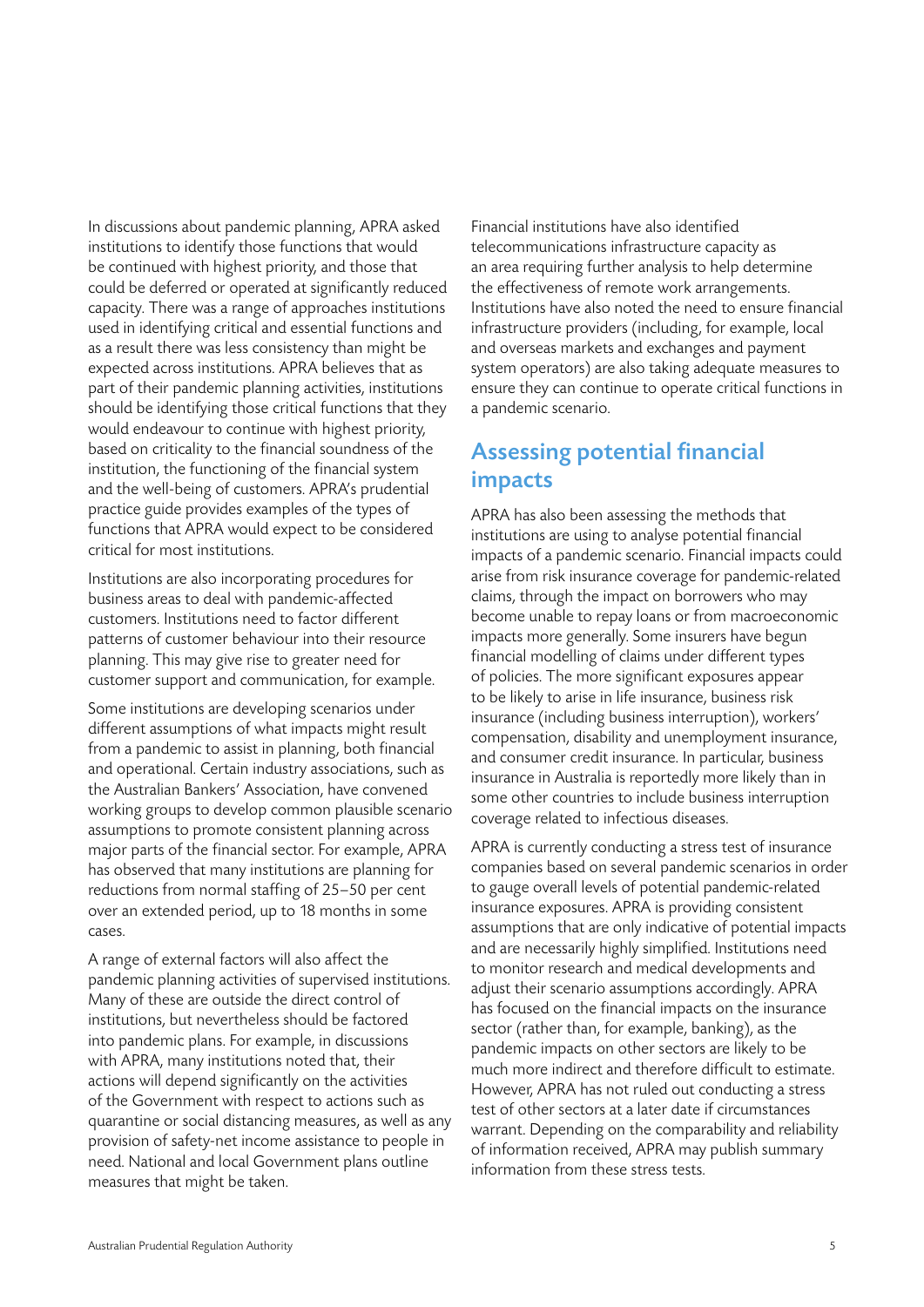<span id="page-5-0"></span>Some larger lending institutions have begun to consider less direct potential impacts. This could include, exposures to industries considered to be most at risk of a downturn as a result of a pandemic, including, for example, tourism and agri-businesses. Banks and other lenders could be expected to exercise some degree of forbearance for pandemic-affected customers, including capitalising interest for a period; similar measures are commonly allowed for customers affected by natural disasters. APRA recognises that such behaviour, while helping to minimise overall economic disruption to the community, could lead to a (possibly temporary) increase in loan arrears.

With respect to superannuation, a pandemic might lead to some increase in eligible individuals electing to commence benefits and an increase in requests for early release of benefits. It is important that administrators of superannuation funds and other managed investment funds have considered how they would maintain basic operations if their staffing levels or service providers were to be affected in a pandemic.

#### Good practices

Financial institutions are significantly advanced in their pandemic planning efforts, and APRA has observed some emerging good practices through discussions with major institutions. These may not be applicable to all institutions depending on the size and scope of their business. Additional details are provided in the prudential practice guide. Examples of good practices include:

- establishment of an internal pandemic committee representing support and business areas, reporting regularly to executive management, crisis management or risk committees during the development of the pandemic planning approach;
- strong co-ordination processes between group and regional management through group-wide pandemic policies and planning processes;
- explicit consideration of pandemic risks in strategic and business plans and group-wide risk management frameworks;
- explicit identification of critical functions and operations and how these would be delivered through the phases of a potential pandemic;
- early recognition that traditional BCPs generally do not cater for pandemic scenarios involving sustained reduction in staffing over an extended period;
- development of a pandemic plan, which links directly to BCPs, crisis management, communications, liquidity and other plans;
- clear trigger points for escalation within the plan linked to WHO phases or other triggering information;
- consideration of a range of measures, both technology-based and other work arrangements, to ensure available staff can continue critical operations;
- consideration of strategies to accommodate potentially increased customer use of electronic channels or access to funds and credit;
- developing models and assumptions to assess potential direct and indirect financial impacts on assets, liabilities and capital from a range of reasonable pandemic scenarios;
- preparation of forbearance policies for pandemicaffected customers and quantification of likely impacts of such policies on the institution;
- proactive assessment and understanding of critical service providers' pandemic preparations, particularly telecommunications;
- preparation of Q&As for affected employees, customers, counterparties and service providers for issuance in case needed; and
- procedures to notify APRA immediately in the event of a major disruption causing a closure of an office, service or business unit and to keep APRA apprised of any other pandemic impacts on the institution or its beneficiaries.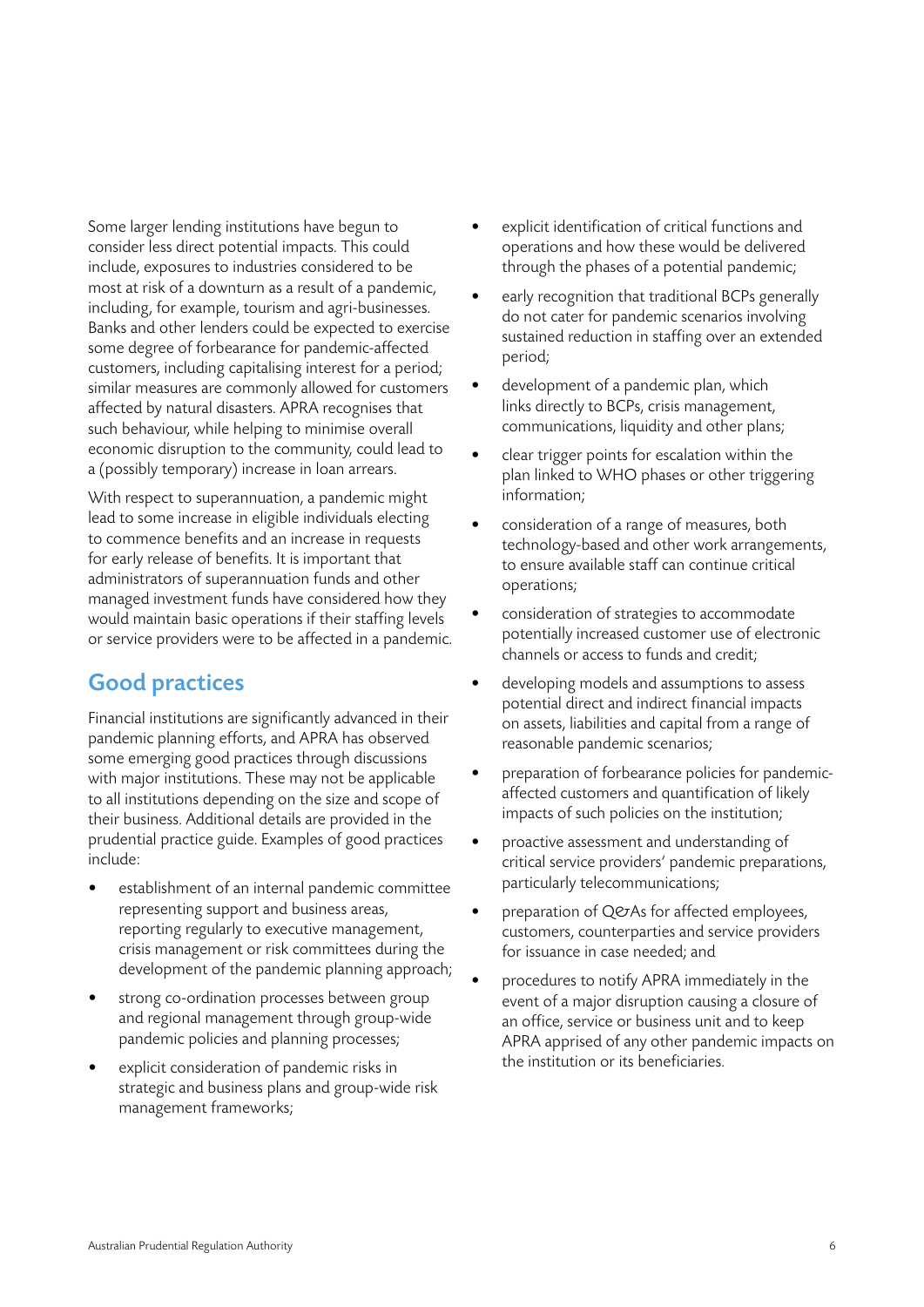# <span id="page-6-0"></span>Other issues

Some of the key issues APRA has observed to date that would benefit from further consideration include the items listed below.

- Greater consistency across industry sectors in identifying critical functions would ensure a more consistent and predictable approach to pandemic preparedness. The Government has a strong interest in ensuring that the core financial sector functions are operational across a wide range of institutions to support the community and its confidence in the stability of the financial system.
- Recognition of the critical role of maintaining essential financial services (such as cash supply) in promoting public confidence is also important to ensure they would receive adequate priority in a pandemic scenario. For example, the Government's National Action Plan for Pandemic Influenza identifies banking and finance as core functions and services in the business and general community.
- Telecommunications capacity is a critical issue raised by most institutions, given the likely increased reliance on broadband and similar services to support alternate work arrangements and customer service.
- Existing industry associations are, in some cases, becoming active in providing pandemicrelated guidance to their member institutions and developing industry-level communications strategies. Further work to identify the appropriate role of industry-level bodies in coordinating industry-level activities, including, for example, identifying potential industry-wide operational issues, would be beneficial.
- Industry-wide tests or coordinated crossinstitution exercises of various types may also be useful in understanding interdependencies between the pandemic plans of individual financial institutions. Financial institutions and regulators in a number of countries have conducted or are planning such tests.

### Pandemic planning at APRA

APRA is currently developing its own pandemic plan, which covers staff welfare as well as operational matters. Even in a pandemic, APRA would continue to be responsible for implementing the prudential regulation framework to ensure the financial soundness of supervised institutions, as well as advising the Government on appropriate actions. However, with constrained resources, APRA would need to focus on addressing more critical issues for regulated institutions and industries. As a result, depending on the particular circumstances, a number of routine supervisory activities would most likely be suspended or deferred.

Basic supervision functions could continue to be conducted either at APRA premises or at alternate work sites through activities such as:

- analysis of standard statistical reports and other information routinely provided by supervised institutions to verify financial soundness and compliance with key prudential requirements;
- continuation of high-priority supervisory activities currently in progress;
- progressing key enforcement and policy activities where critical deadlines or impacts could arise; and
- monitoring the overall condition of the financial system.

In a severe pandemic scenario, APRA would focus its resources on managing the crisis. Crisis management activities would be likely to include the following:

- off-site monitoring of the operational and financial status of supervised institutions through regular telephone and email contact with institutions;
- liaison with other regulators and Government;
- management of institutions in wind-up or statutory administration; and
- operation of APRA's Contact Centre, including early release of superannuation benefits.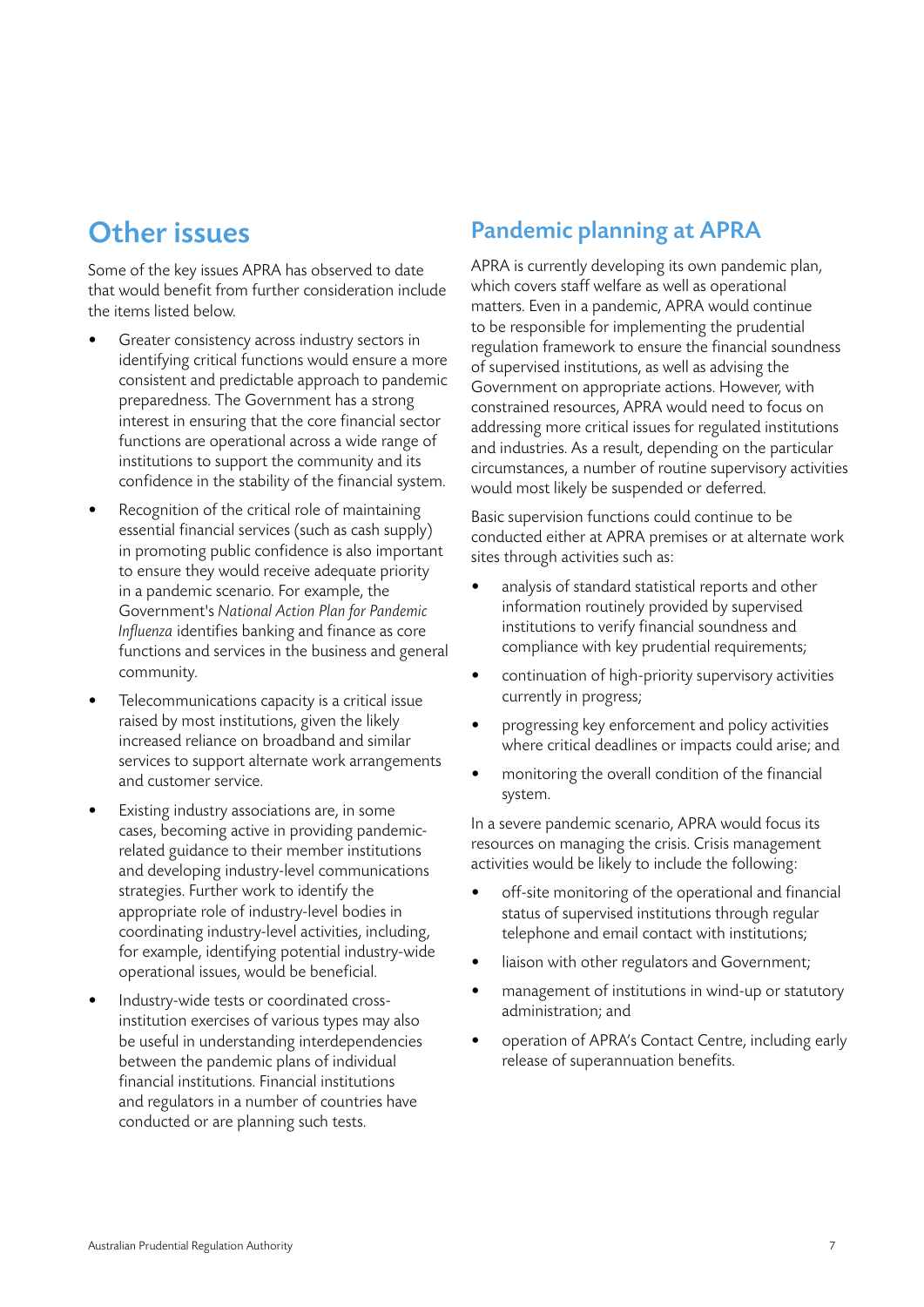<span id="page-7-0"></span>APRA recognises that a regulated institution's ability to comply with the full range of requirements within laws and prudential standards might be affected if its operations were substantially disrupted. APRA could use its powers to waive, suspend or defer these requirements temporarily in a variety of ways, depending on the particular requirement and circumstances. At the same time, APRA strongly believes that supervised institutions should not rely on regulatory forbearance as a business or financial continuity planning strategy. APRA invites feedback on potential areas where institutions would anticipate the need for regulatory forbearance.

#### **Conclusion**

APRA is aware that many financial institutions are taking seriously the risk of an influenza pandemic occurring in Australia. Institutions have structured plans underway to develop, implement and refine their pandemic preparedness arrangements. Most institutions recognise that pandemic planning goes well beyond updating business continuity plans. Institutions that are further ahead in their planning tend to be those that identified pandemic risks early on as an overall business issue, rather than solely a business continuity issue.

A number of reasonable steps can be taken in the near term without incurring excessive costs to existing operations; many of these are outlined in APRA's prudential practice guide to pandemic planning. Smaller institutions may not have the resources to establish alternate work arrangements on the same scale as larger institutions, but still need to recognise that a pandemic could have a significant impact on their operations and customers. APRA will continue to engage with industry to ensure that financial institutions are as prepared as reasonably practical for a potential pandemic.

APRA welcomes feedback on this paper and the prudential practice guide, which should be provided  $t_0$ :

Ms Heidi Richards General Manager, Industry Technical Services Supervisory Support Division Australian Prudential Regulation Authority GPO Box 9836 Sydney NSW 2001 Email: pandemic@apra.gov.au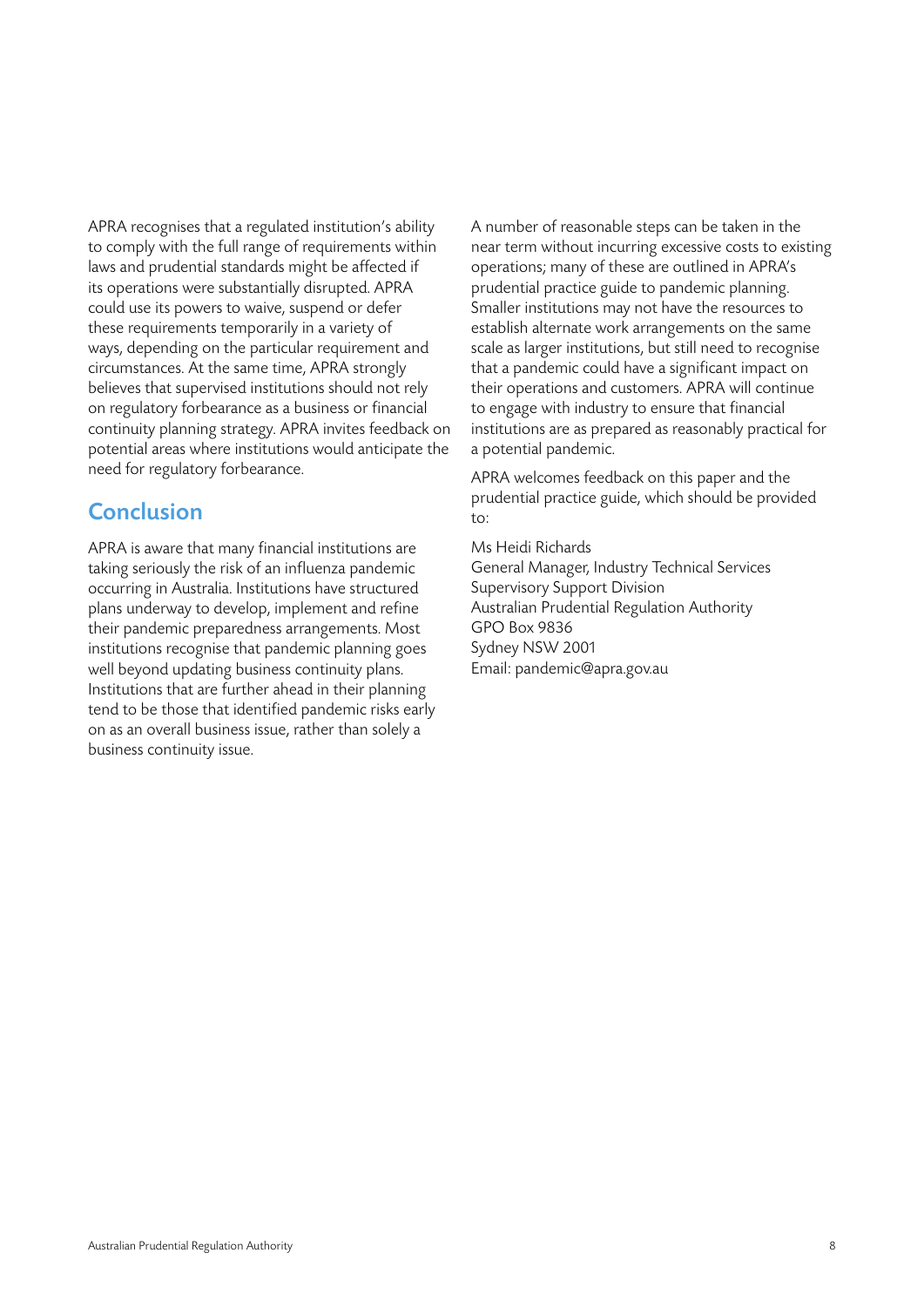## <span id="page-8-0"></span>Selected references

Commonwealth of Australia, Department of Health and Ageing, Australian Health Management Plan for Pandemic Influenza, May 2006, at [http://www.health.gov.a](http://www.health.gov.au) u

Commonwealth of Australia, National Action Plan for Human Influenza Pandemic, July 2006, at [http://www.dpmc.gov.a](http://www.bis.org) u

Commonwealth of Australia, Department of Industry, Tourism and Resources, Being Prepared for a Human Influenza Pandemic: A Business Continuity Guide for Australian Businesses, June 2006, at [http://www.industry.gov.a](http://www.bis.org) u

Buetre, Benjamin et al, 'Avian Influenza: Potential economic impact of a pandemic on Australia', ABARE, June 2006.

Joint Forum, High Level Principles for Business Continuity, August 2006, at [http://www.bis.or](http://www.bis.org) g

Kennedy, Steven, Jim Thomson and Petar Vujanovic, 'A Primer on the Macroeconomic Effects of an Influenza Pandemic', Australian Treasury Working Paper 2006–01, February 2006.

McKibbin, Warwick and Alexandra Sidorenko, 'Global Macroeconomic Consequences of Pandemic Influenza', Lowy Institute, February 2006.

Stitt, Alexander, 'Pandemic: What every Australian Actuary advising an Australian financial services organisation should know', Institute of Actuaries of Australia, May 2006.

US Congressional Budget Office, A Potential Influenza Pandemic: Possible Macroeconomic Effects and Policy Issues, December 2005.

World Health Organisation pandemic website [http://](http://www.who.int/csr/disease/influenza/pandemic/en/) [www.who.int/csr/disease/influenza/pandemic/en](http://www.who.int/csr/disease/influenza/pandemic/en/) /